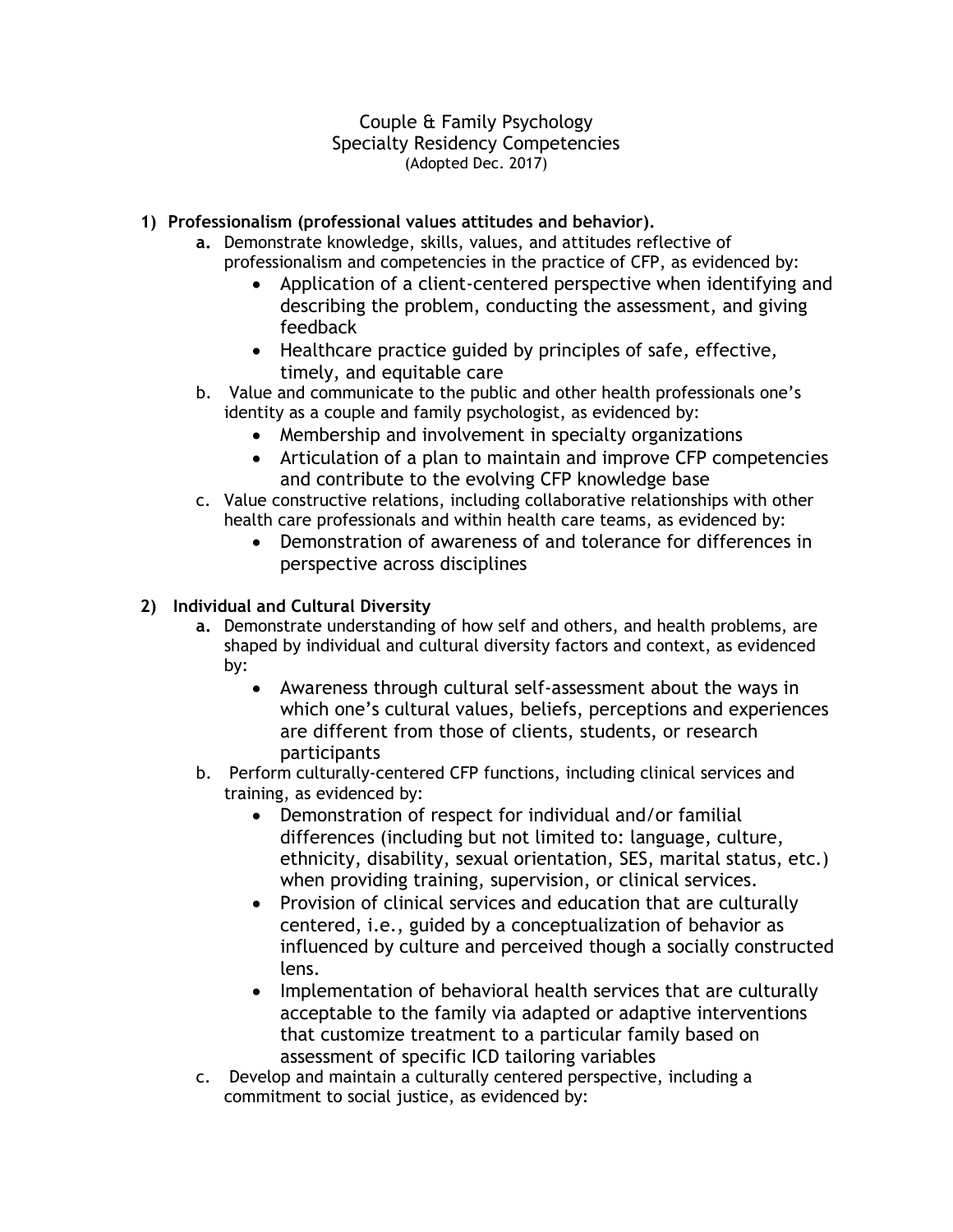Advocating for policies that promote equity for marginalized individuals, families, and communities

## **3) Ethical, Legal Standards, and Policy**

- a. Demonstrate command of ethical and legal knowledge related to CFP, including the APA Ethics Code, and professional standards and laws for health care practice, as evidenced by:
	- Demonstration of understanding of the ethics literature and guidelines applicable to CFP practice, including ethical issues related to provision of services to several people who have a relationship with one another, changes in treatment format, and information disclosed by one family member in the absence of others.
	- Demonstration of knowledge of the state and local laws and rules for health care practice and specialty CFP practice
	- Application of an ethical decision making model and relevant ethical and legal principles to identify, analyze, and proactively address ethical conflicts that arise in specialty practice
	- Demonstrate commitment to ethical development and improvement in the competency by participating in continuing education and professional development initiatives addressing ethics related to CFP

## 4) **Reflective Practice, Self-Assessment, and Self-Care**

- a. Engage in reflective practice conducted with personal and professional selfawareness, attending to one's health behaviors and well-being, and their potential impact on specialty practice, as evidenced by:
	- Performance of self-assessments to improve CFP competencies
	- Demonstration of specific methods to self-assess adherence to evidence-based CFP treatment models through collection and analysis of fidelity data.
	- Modeling of self-care for clients, students, trainees, and colleagues
	- Implementation of a decision making model to determine potential impaired practice and strategies to seek consultation and peer feedback when needed within a hypothetical case context

# **5) Relationships**

- **a.** Demonstrate knowledge of systems theory and research about interpersonal relationships, as evidenced by:
	- Conceptualization of interpersonal interaction from systemic perspective
	- Demonstration of knowledge of systems and contexts relevant to CFP practice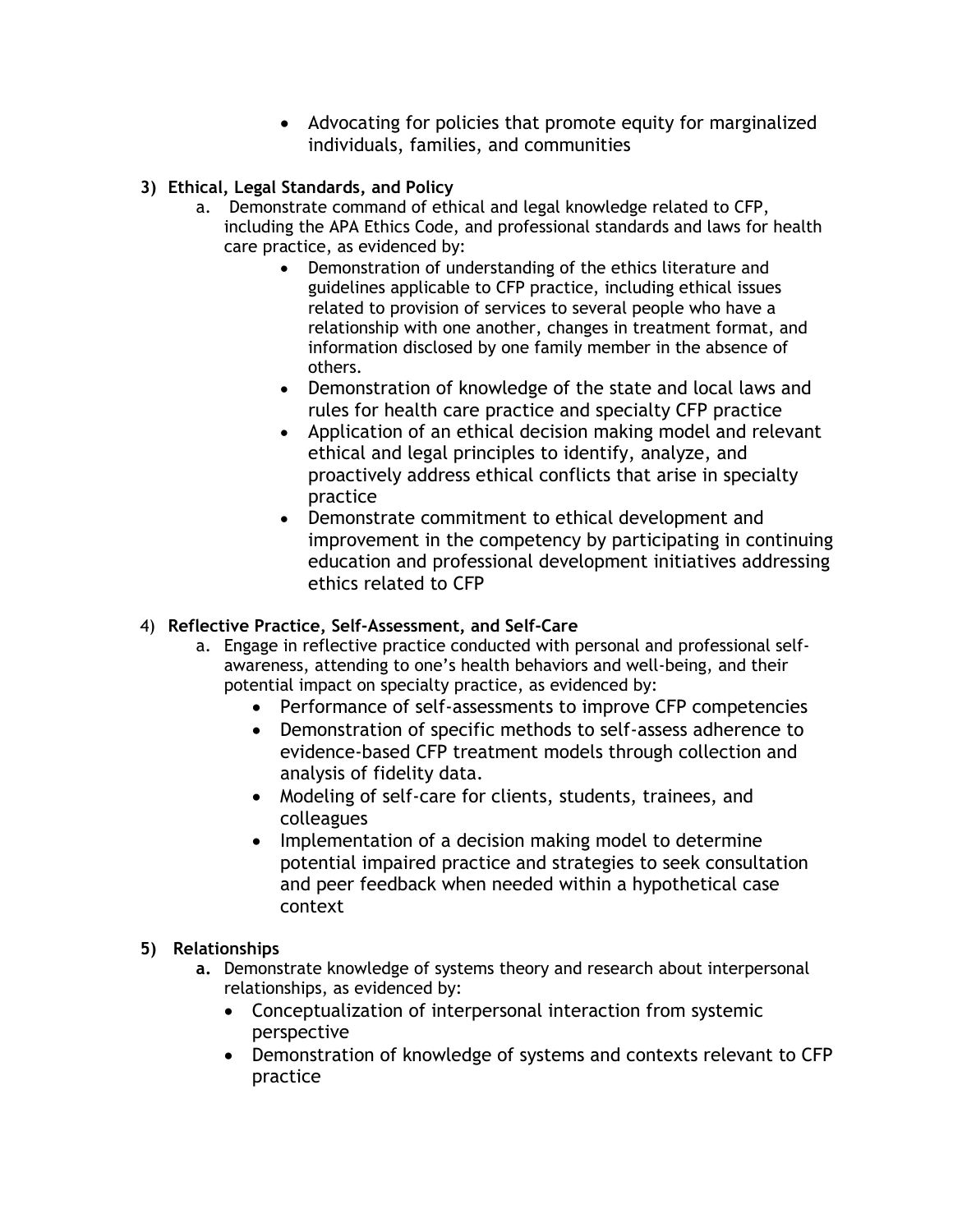- b. Demonstrate interpersonal, affective, and expressive skills in applying the knowledge and attitudes to facilitate communication and manage interpersonal conflict in all professional interactions, as evidenced by:
	- Effective development and maintenance of relationships with clients, families, trainees, supervisors, and colleagues using evidence-based strategies
	- Clear and effective communication in professional interactions
- 6) Commitment to facilitating positive and constructive interpersonal relations, as evidenced by:
	- Active initiation of steps to repair ruptured therapeutic alliances and damaged relationships with colleagues, trainees, and supervisors
	- Demonstration of openness and receptivity to feedback about one's own contribution to relationship ruptures or tension
- 7) **Scientific Knowledge and Methods**
	- a. Demonstrate command of epistemology and scientific knowledge underpinning the practice of CFP, including systemic concepts and theory, as evidenced by:
		- Articulation of a systemic paradigm that conceptualizes the problems of individuals and families as embedded within a matrix of reciprocal interaction between intrapersonal, interpersonal, environmental, and macro-systemic factors, including health care teams and systems of care.
		- Application of systemic orientation to all CFP competencies
	- b. Intentional inclusion of CFP concepts, scientific knowledge, and scientific methods in all aspects of specialty activity, as evidenced by:
		- Integration of relevant research findings in the practice of CFP via evidence-based assessment, treatment, and consultation.
		- Application of key systemic concepts in clinical practice
		- Incorporation of relevant CFP research findings into specialty teaching and training
	- c. Scientific mindedness: values CFP theory and scientific methods, and their application to specialty practice, as evidenced by:
		- Demonstration of scientific mindedness related to practice, including adaptation of evidence-based models to new populations and service delivery settings, and evaluation of treatment progress and outcome

### **8) Research/Evaluation**

- **a.** Critically evaluate relevant CFP research related to populations served and problems encountered
- **b.** Conduct research, guided by a systemic epistemology, contributing to the scientific and professional knowledge base in CFP, as evidenced by:
	- Implementation of research independently or in conjunction with team (i.e., team-based science)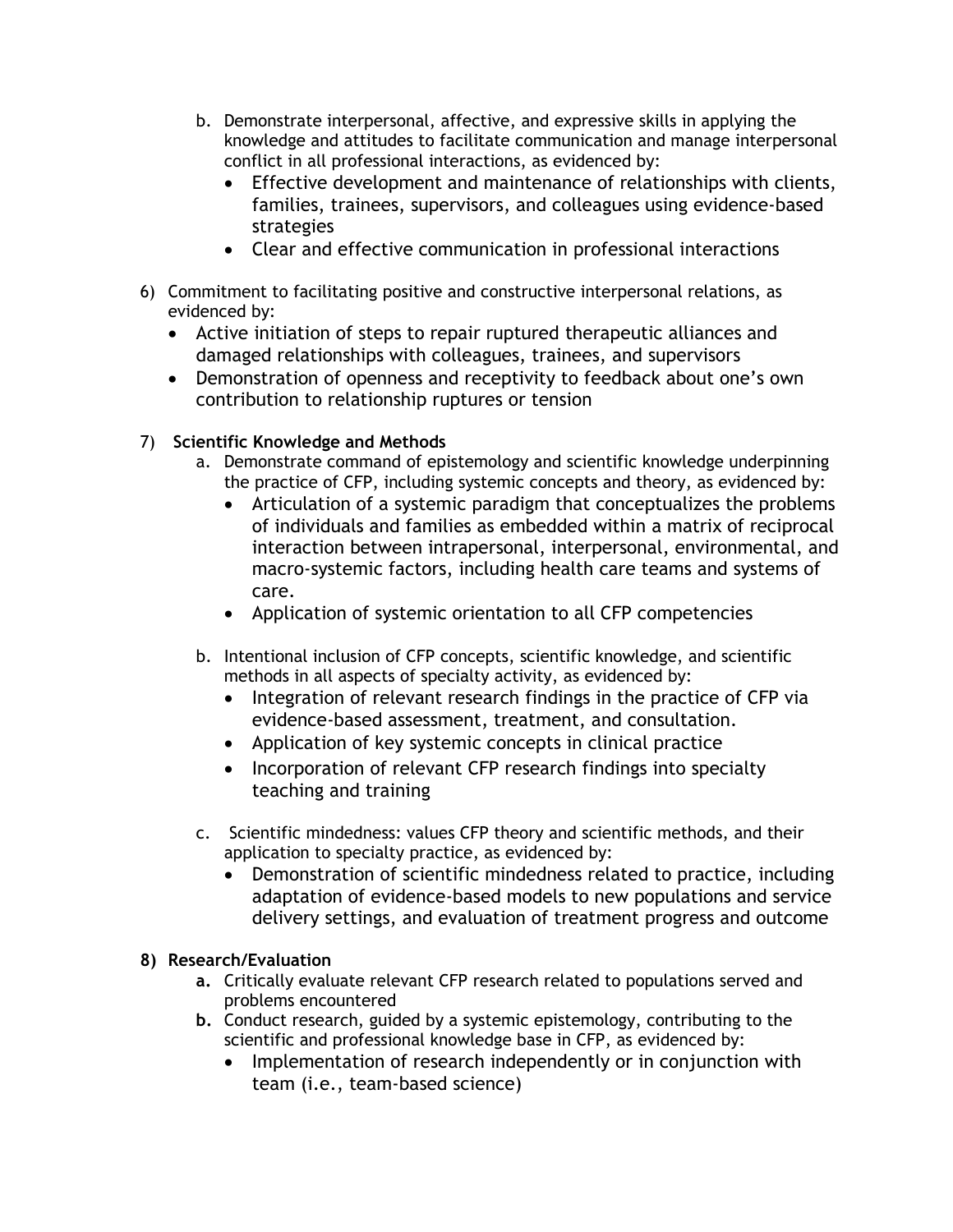- Evaluation of the effectiveness of various professional activities in health care/promotion (including quality improvement related to healthcare services), training, or consultation
- Application of CFP research skills for needs assessment, program development and evaluation
- Demonstrate command of quantitative and qualitative methods used in CFP research

## **9) Evidence-based Practice**

- **a.** Demonstrate knowledge of CFP evidence-based practice (EBP) and specialty interventions, as evidenced by:
	- Recognition of intervention models with demonstrated efficacy in treating particular problems and populations
	- Understanding of evidence-based practice strategies, such as a systemic therapeutic alliance
- b. Effectively utilize research to guide clinical interventions, as evidenced by:
	- Implementation of an evidence-based treatment model if it is applicable to the problem and context
	- Application of conceptualizations and techniques from multiple evidence-based protocols (i.e., common factors) demonstrated to be effective or efficacious for targeted symptoms
	- Implementation of treatment approaches that fit the larger database about families (child development, family life cycle, family functioning)
- c. Value the role of research in intervention, as evidenced by:
	- Application and sequencing of techniques and strategies consistent with the evidence-based model within which they embedded
	- Evaluation of treatment progress and outcomes

# 10) **Assessment**

- a. Understands the nature and scope of CFP assessment methods, and the measurement and psychometrics of CFP assessment instruments, across the system levels of individuals, couples, families, and their broader contexts
- b. Competently applies assessment methods, using multiple methods of assessment appropriate to CFP and the population, as evidenced by:
	- Selection and competent administration and scoring of CFP assessment instruments appropriate to clients' sociocultural context
	- Application of both nomothetic and idiographic methods to assessment of individual, couple and family functioning
- c. Integrates assessment data to produce a systemic case conceptualization, including a client-centered problem formulation, case formulation, and treatment formulation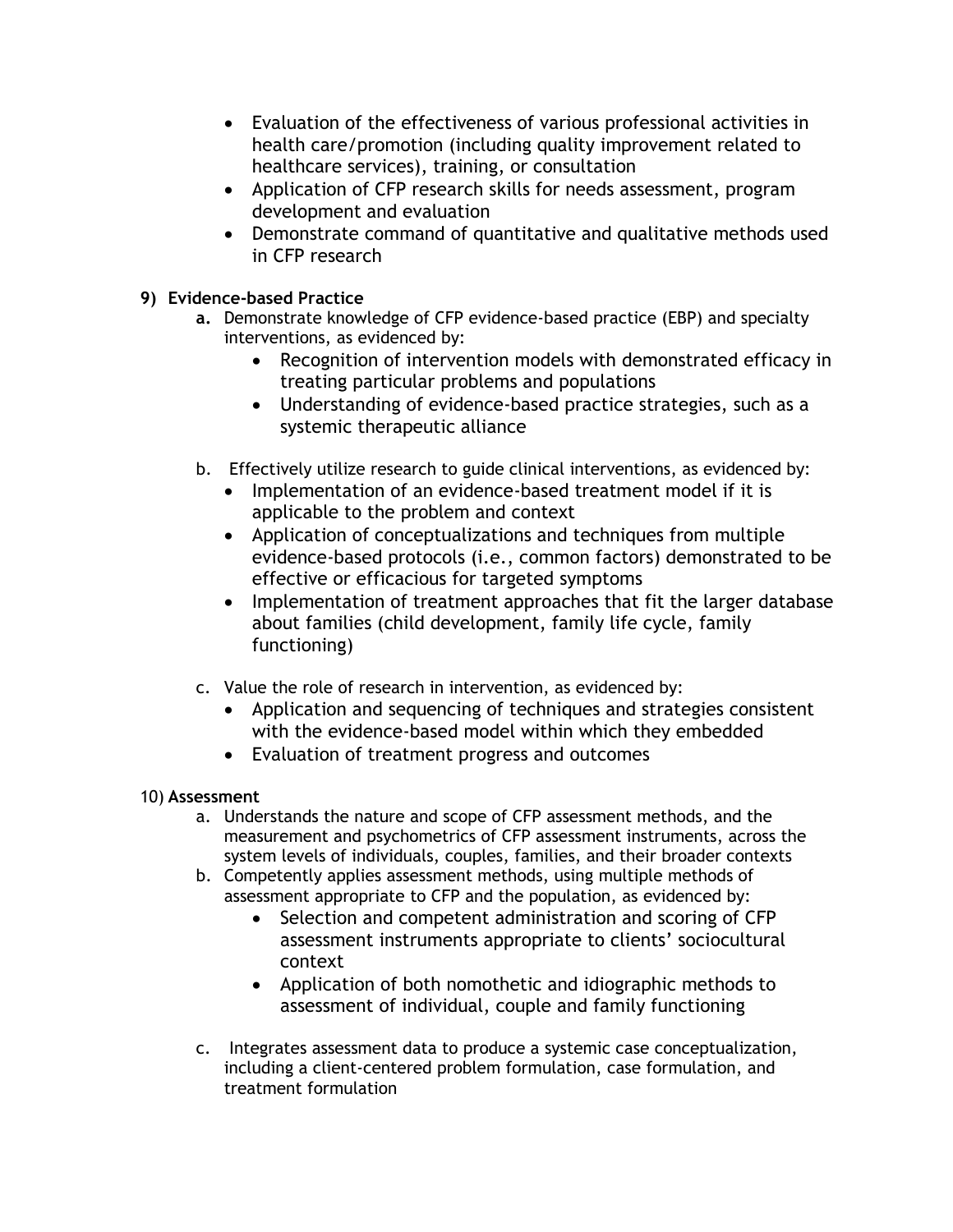- d. Demonstrates a client-centered perspective in the case conceptualization and assessment processes, as evidenced by:
	- Communication of clinically meaningful assessment findings verbally and through written reports that are clear, concise, understandable to patients, caregivers, and other professionals

### **11)Intervention**

- **a.** Understands the nature and scope of theory-driven and evidence based CFP intervention strategies, techniques, and models, across the system levels of individuals, couples, families, and their broader contexts, as evidenced by:
	- Knowledge about the effectiveness of psychoeducation, specialty curriculum for psychoeducation, and the distinction between psychoeducation and psychotherapy
	- Understanding of the data regarding the effectiveness and efficacy of CFP interventions for a particular clinical context and population
	- Understanding of the common medical, dental, and health treatments for the targeted population as part of the medical/clinical context for CFP specialty practice
- b. Selects, implements, and evaluates CFP interventions, as evidenced by:
	- Application of CFP common factors in treatment according to a systemic case conceptualization and treatment plan, or implementation of an evidence-based intervention model with fidelity
	- Provision of CFP interventions designed to improve relationship health in individual, group, and community settings, tailoring the intervention to the context and cultural/developmental needs of the client(s)
	- Effective collaboration with other service providers, seeking consultation when needed to ensure optimal treatment outcomes
	- Evaluation of treatment progress and outcomes, modifying the intervention as needed to meet client needs or emerging circumstances

# **12)Consultation**

- **a.** Demonstrate knowledge about consultation theory, research findings, roles, assessment, and methodology relevant to CFP practice
- **b.** Conduct effective CFP consultations, including a systemic needs assessment yielding findings and recommendations, and effective interventions based on consultation findings, if appropriate, as evidenced by:
	- Application of systemic orientation and research to the performance of a needs assessment to answer referral questions
	- Preparation of written or verbal report and skill in communicating consultation findings, including recommendations to address the referral questions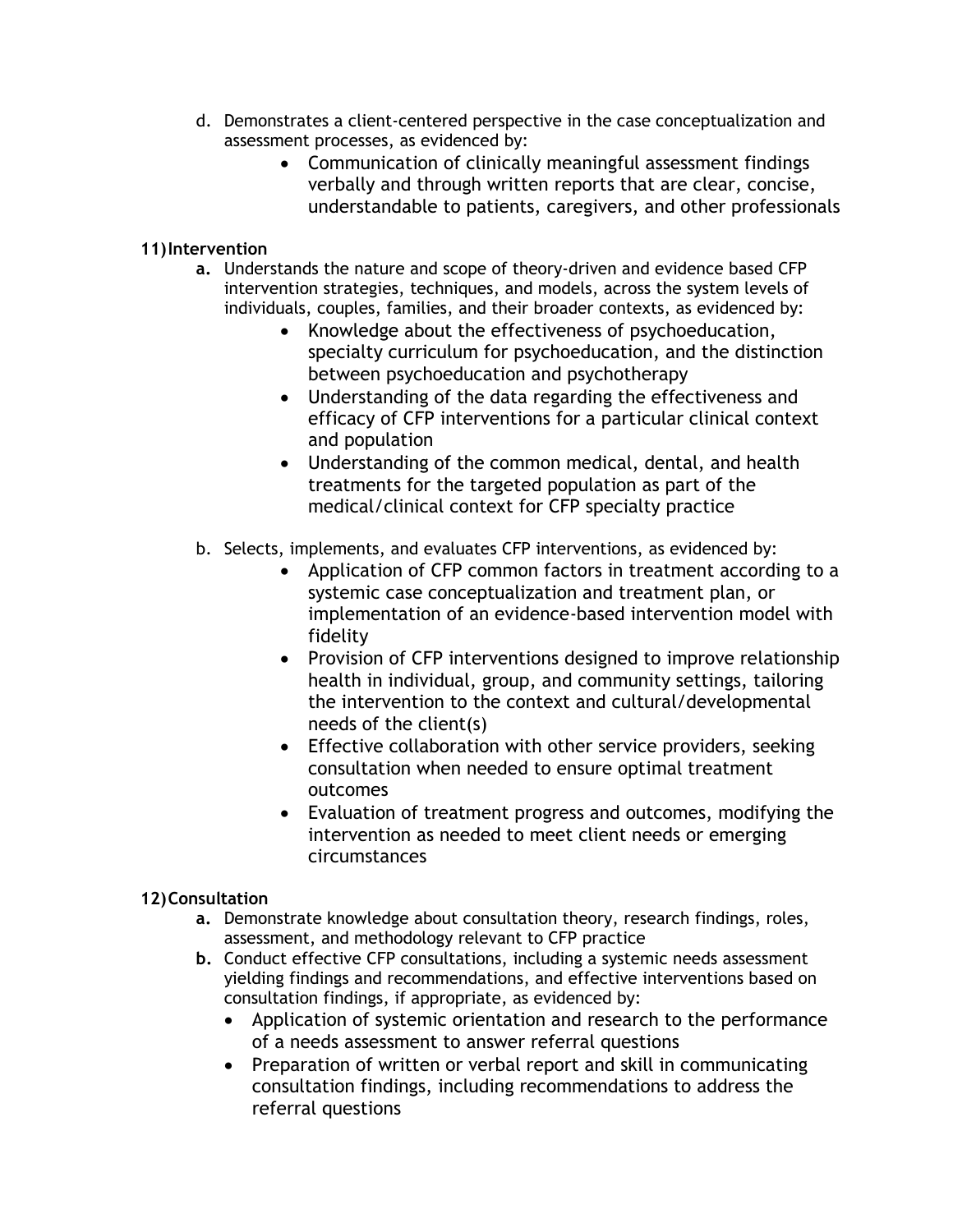### **13)Teaching**

- **a.** Understand teaching-learning theory, methodology, assessment, and goals in CFP teaching, as evidenced by:
	- Advanced understanding of CFP competencies
	- Familiarity with a CFP specialty curriculum and national models for specialty education
- b. Implement and evaluate teaching-learning methodologies in CFP, as evidenced by:
- Development and adoption of a curriculum or lectures consistent with a systemic orientation and specialty scientific methods
- Application of teaching-learning methods appropriate to the specialty in instructional venues, such as seminars, presentations, and publications
- Communication to students and trainees of the value of lifelong learning in CFP

## 14) **Supervision**

- a. Demonstrate knowledge about supervision and competencies in CFP specialty, as evidenced by:
	- Understanding that the supervisory relationship is interconnected with the relationship between the therapist and the family, and with the relational patterns within the family
	- Knowledge of professional and ethical issues (e.g., informed consent, professional boundaries) in the delivery of CFP supervision, as well as the impact of contextual factors on the supervision process
- b. Provide effective competency-based CFP supervision, guided by a systemic orientation, as evidenced by:
	- Formation of an effective supervisory alliance and accurate assessment of supervisee's skills, developmental level, and training needs
	- Provision to supervise of effective feedback, and monitoring of supervisee's progress in supportive manner
	- Consideration of contextual factors (including culture, ethnicity, race, gender, religion, and age) that influence the therapy and supervision process

# **15) Interdisciplinary or interprofessional systems**

- **a.** Demonstrate knowledge about and apply core competencies for interprofessional practice in a manner consistent with the foundational CFP relationships competency, as evidenced by:
	- Development and maintenance of collaborative relationships with other health care providers, researchers, teachers/supervisors
- b. Demonstrate familiarity with the various types of health care systems and delivery models providing a context for client care, and their implications for CFP practice, as evidenced by: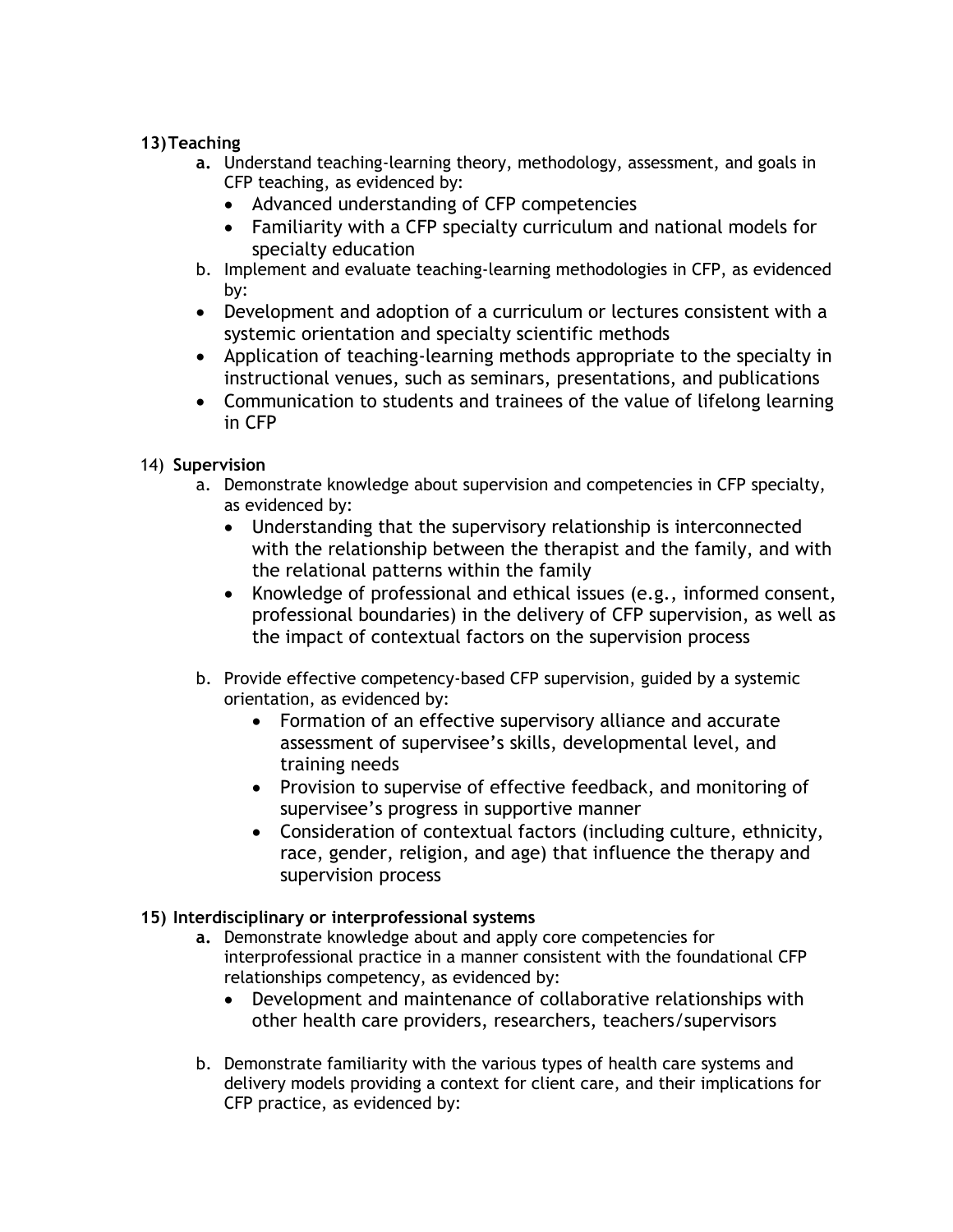- Effective management of CFP practice in the context of health care system and delivery model
- Demonstration of familiarity with various models of integrated care in health care settings

### **16)Professional Leadership Development**

- **a.** Identify as a couple and family psychologist, appreciating the role of the CFP specialty in implementation and leadership of team-based health care, as evidenced by:
	- Provision of leadership in health care team management, or in the development, management, and evaluation of innovative models of patient care
	- Presentation or publication in the CFP specialty
	- Development or completion of CFP continuing education

### **17)Advocacy**

- **a.** Advocate for the specialty of CFP and its role as a science and profession in health care, as evidenced by:
	- Development or maintenance of a key role for CFP specialist on health care team
	- Advocacy for research that contributes to the evidence base supporting specialty practice by encouraging national research agendas and federally-funded institutes to prioritize relationship science
- b. Advocate for equitable, quality health care in the CFP specialty at the individual, institutional, community, and systems levels in public and private sectors, as evidenced by:
	- Development and implementation of policies or research that reduce health care disparities
	- Behavioral health workforce development, coordination among systems of care, and dissemination of evidence-based systemic interventions
	- Advocacy for organizational practices and policies that promote equity and prioritize the needs of families and communities

### References

Celano, M. (in press). Competencies in couple and family psychology for Health Service Psychologists. In Fiese, B. (Ed.), *APA Handbook of Contemporary Family Psychology*. Washington, DC: American Psychological Association.

- Celano, M., & Pollard, S. (in press). Internship and postdoctoral training in couple and family psychology. In Fiese, B. (Ed.), *APA Handbook of Contemporary Family Psychology*. Washington, DC: American Psychological Association.
- Health Service Psychology Education Collaborative. (2013). Professional psychology in health care services: a blueprint for education and training. *The American*